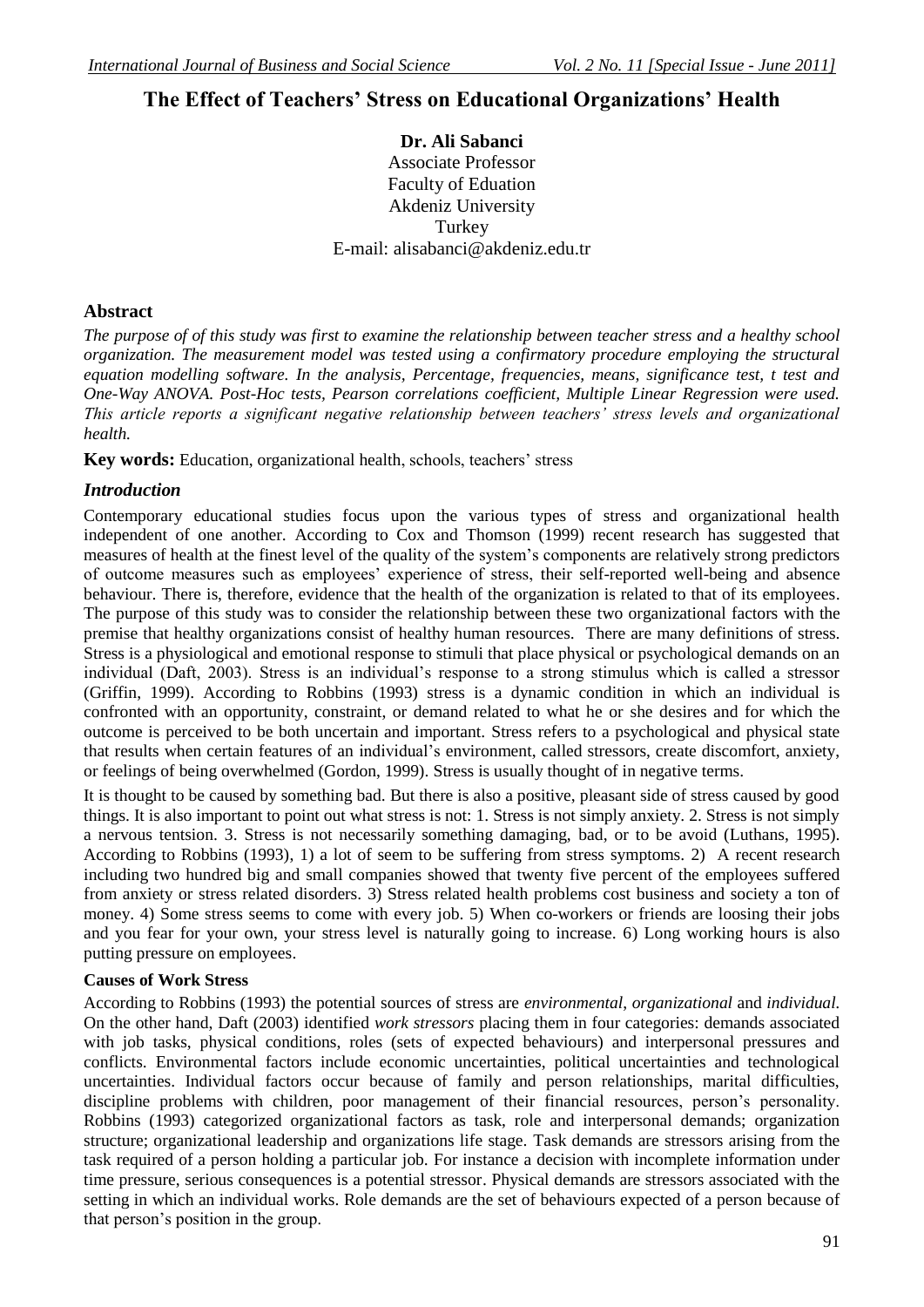When they are uncertain about what behaviours are expected of them they encounter role ambiguity, on the other hand, when an individual perceives incompatible demands from others he/she may encounter role conflict. Interpersonal demands are stressors associated with relationships in the organization. Interpersonal conflict occurs when two or more individuals perceive that their attitudes or goals are in opposition. Organization structure defines the level of differentiation in the organization, the degree of rules and regulations and where the decisions are made. Organizational leadership represents the managerial style of the organization"s senior executives. An organization"s life stage refers to the idea that it goes through a cycle such as establishing, growing, becoming mature and declining stages. The establishment and declining stages are particularly stressful.

#### **Consequences of Stress**

It is generally recognized that low level of stress can enhance job performance. The performance of many tasks is in fact strongly affected by stress. Performance usually drops off sharply when stress rises to high levels (Luthans, 1995). The results of stress may be positive or negative (Griffin, 1999). The problems due to high levels of stress can be exhibited physically, psychologically and behaviourally by the individual (Gordon, 1999). Medical or physical consequences of stress affect an individual"s physiological well-being. High blood pressure, high levels of cholesterol, arthritis, heart disease and stroke, headaches, backaches, ulcers and related disorders and skin conditions have been linked to stress. Psychological consequences of stress interfere with an individual's mental health and well being. These outcomes include anger, anxiety, nervousness, irritability, tension, boredom, sleep disturbances, depression, family problems and sexual dysfunction. These types of psychological problems from stress, in turn, are relevant to poor job performance, lowered self esteem, resentment of supervision, inability to concentrate and make decisions and job dissatisfaction. The outcomes of stress can also have a direct cost effect on the organization (Griffin, 1999; Luthans, 1995). Individual stress also has direct consequences for business. For an employee stress may result with poor quality work, lower productivity, calling in sick, leaving the organization, developing feelings of indifference, feeling low levels of job satisfaction, morale and commitment. For managers stress may mean faulty decision making, disruptions in working relationships, missing deadlines, taking longer lunch breaks. Withdrawal behaviours can also result from stress. Burnout which is feeling of exhaustion as a consequence of stress is common. There is also some research evidence indicating a relationship between stress and especially absenteeism and turnover (Griffin, 1999; Luthans, 1995).

### **Coping Strategies for Stress**

People and organizations should be concerned about how to limit the damaging effects of stress. Managing stress may also have cultural considerations. Attitudes about power distance, the social acceptability of conflict, preferred styles of conflict resolution may vary and influence the stress felt by workers (Gordon, 1999). According to Rosenfeld and Wilson, (1999) recent studies focus on two strategies for coping with harmful impact of stress on personal level. These are physical strategies and psychological or behavioural approaches. Physical strategies include exercise and good diet. Psychological or behavioural approaches include developing networks or social support within the organization, planning ahead, being prepared with alternative proposals, taking holidays, trying meditation and relaxing training. They also propose strategies for reducing stress on the organizational level. These are 1) Changes in organizational structure or function which include decentralization, adjustment to the reward system, improved techniques or training and placement of employees, arranging for employee participation in the decision making process, improved lines of communication in the organization. 2) Changes in the nature of specific jobs which include job enlargement and job enrichment.

Strategies for coping with organizational stressors were creating a supportive organizational climate, enriching the design of tasks, reducing conflict and clarifying organizational roles, planning and developing career paths and provide counselling. Organizations in a fast changing environment will never be stress-free. Managers and individuals are responsible to participate in stress management for themselves and for their colleagues in the organization. Among many practical stress-reducing activities Robbins (1993) proposed some as follows: An understanding and utilization of basic time management principals can help an individual better cope with job demands. Forms of exercises such as swimming, jogging, riding a bicycle increase heart capacity, provide a mental diversion from work pressures. Fifteen of twenty minutes relaxation releases tension and provides a person sense of peacefulness. Specific goals that are perceived as attainable clarify performance expectations. The right job design and participation of the employees to decision making process might reduce uncertainties and stress level and increase job performance.

### **Organizational Health**

Healthy individuals and healthy organizations, are those which are seemingly sound, that is fit-forpurpose, thriving and able to adapt in the longer term (Cox & Thomson, 1999).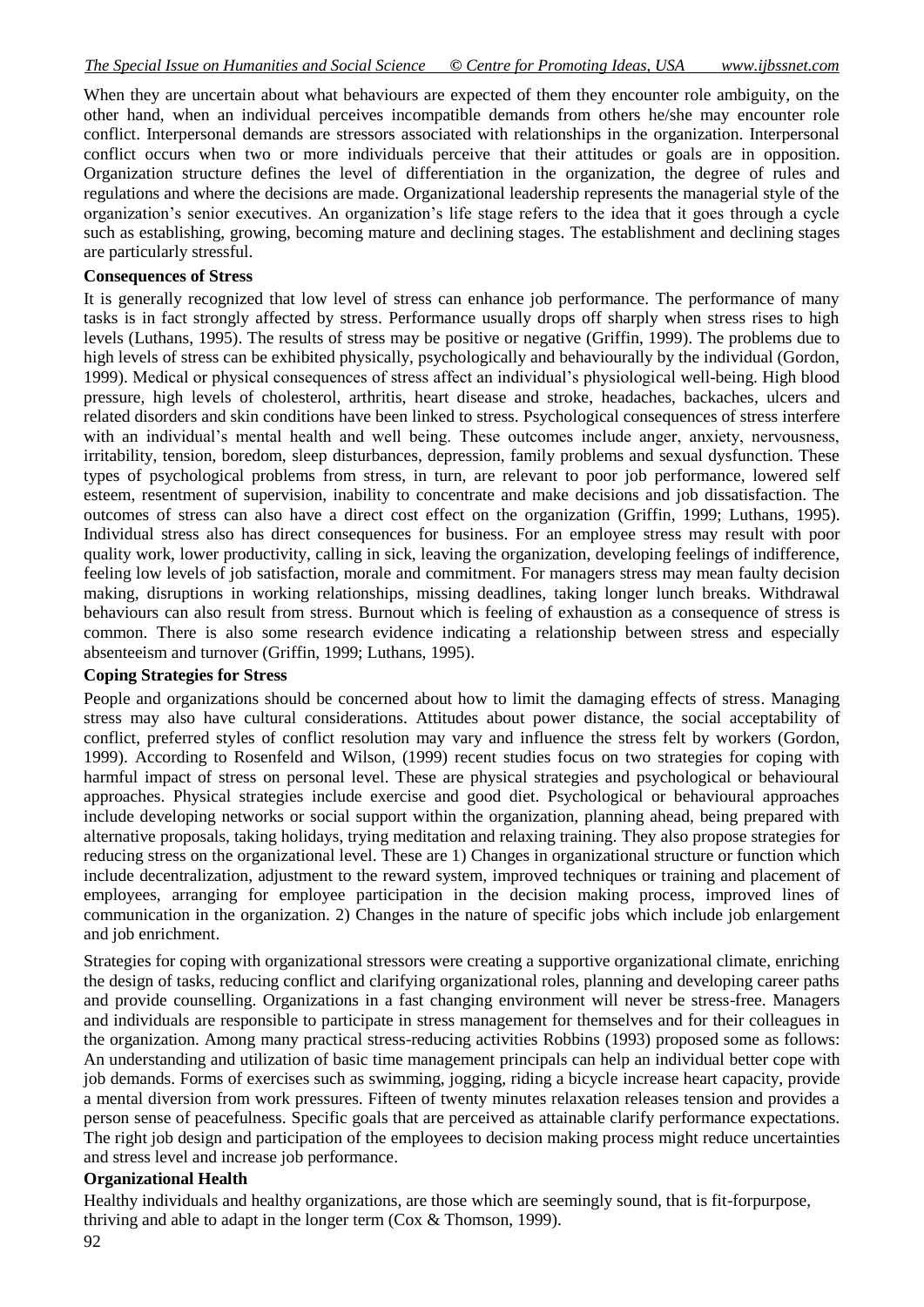Miles has delineated 10 properties of organizational health. Those properties include goal focus, communication adequacy, optimal power equalization, resource utilization, cohesiveness, morale, innovativeness, autonomy, adaptation and problem-solving adequacy (Henderson et al. 2005; Hoy, et al., 1991). Parsons suggested that schools exert three levels of control over activities: technical, managerial and institutional. A healthy school is therefore one in which the technical, managerial and institutional levels work in harmony (Hoy & Feldman, 1987). Organizational Health (OH) is a concept that has been developed to reflect the effectiveness of an organization in various environments and how that organization reacts to changes in circumstances (Cox & Howarth, 1990). Organizational health is an organization's ability to function effectively, cope adequately, change appropriately and grow from within (Hill, 2003). A healthy organization needs to ensure some level of consistency between its subjective and objective aspects. Thus, organizational health is also an indication of the "perceived goodness" of the psychosocial subsystems of an organization and their integration and coherence with "organizational reality" (Cox & Leiter, 1992). Healthy organizations are those which, among other things, not only design and effectively manage healthy systems of work, but also seek explicitly to enhance the health of their employees, encouraging healthy work behaviour (Cox & Thomson, 1999). Healthy organizations consist of healthy followers and leaders.

Organizational health depends on the extent to which people are healthy, successful and have their needs met. School health describes the vitality and dynamics of professional interactions of students, teachers and administrators (Hoy & Sabo, 1998; Hoy & Tarter, 1997; Uras, 2000; Tarter et al. 1995; Dayton, 1994). Hoy and Feldman (1987) determined seven organizational health factors: institutional integrity, collegial leadership, respect, staff affiliation, morale, resource influence and academic emphasis. Altun (2001) determined five factors in her research in Turkey: organizational leadership, organizational integration, organizational identity, organizational product and environmental integration. *Organizational leadership* includes setting the objectives, planning, using resources effectively, controlling and developing a vision. *Organizational integration* includes protection against destructive effects, interaction among people and integrating the needs of society and the organization. *Organizational identity* includes feeling integrated with the organization and atmosphere, which promotes staff and school morale. *Organizational product* includes providing resources, promoting the quality of those resources, integrating situational factors with the resources and generating a healthy product. *Environmental integration* includes effective internal and external interactions and integrating the needs of the society and the school.

### **Literature Review on Organizational Health**

Korkmaz (2007) found that there was a negative relationship between organizational health and teachers' exposure to bullying and organizational health could be an indicator of bullying experience. Cemaloglu (2007) studied the effects of leadership styles on organizational health and found that transformational leadership had a profound impact on teachers' job satisfaction. The transformational leadership of the principal directly and indirectly affects the school"s health through the teachers' job satisfaction. Bevans et al*.* (2007) found that both school and staff level characteristics are important predictors of organizational health. A review of the literature suggested that there is a strong and positive correlation between organizational health and student achievement (Henderson et al*.* 2005; Roney et al*.* 2007). Research in Tennessee middle high schools showed that dimensions of organizational health such as teacher affiliation, academic emphasis and resource support contribute significantly to improved academic performance of students (Henderson et al*.* 2005). Licata and Harper (2001) suggested that academic emphasis and institutional integrity were typical characteristics of good organizational health.

The purpose of this study was to examine the relationship between teacher stress and a healthy school organization. Further, it aimed to determine the views of managers and teachers themselves about the extent to which teachers feel stress and how healthy they believe their schools to be. As shown in the literature review above, while some studies focus on trying to determine factors affecting organizational health, others focus on various methods of validating the factors. There are also studies that aim to measure the health of various organizations using validated questionnaires. This research aimed to contribute to the debate by focusing on the stress factor that was assumed to affect organizational health. The specific questions addressed were:

- According to the views of primary school managers and teachers, to what extent do teachers feel stress? -Do primary school managers and teachers" views differ in relation to (a) gender, (b) academic background (c) total work experience (by years) and (d) work experience in the last school (by years)?

- According to the views of primary school managers and teachers, what is organizational health?

- Do primary school managers and teachers' views differ in relation to (a) gender, (b) academic background (c) total work experience (by years) and (d) work experience in the last school (by years)?

- The effect of teachers' stress on organizational health?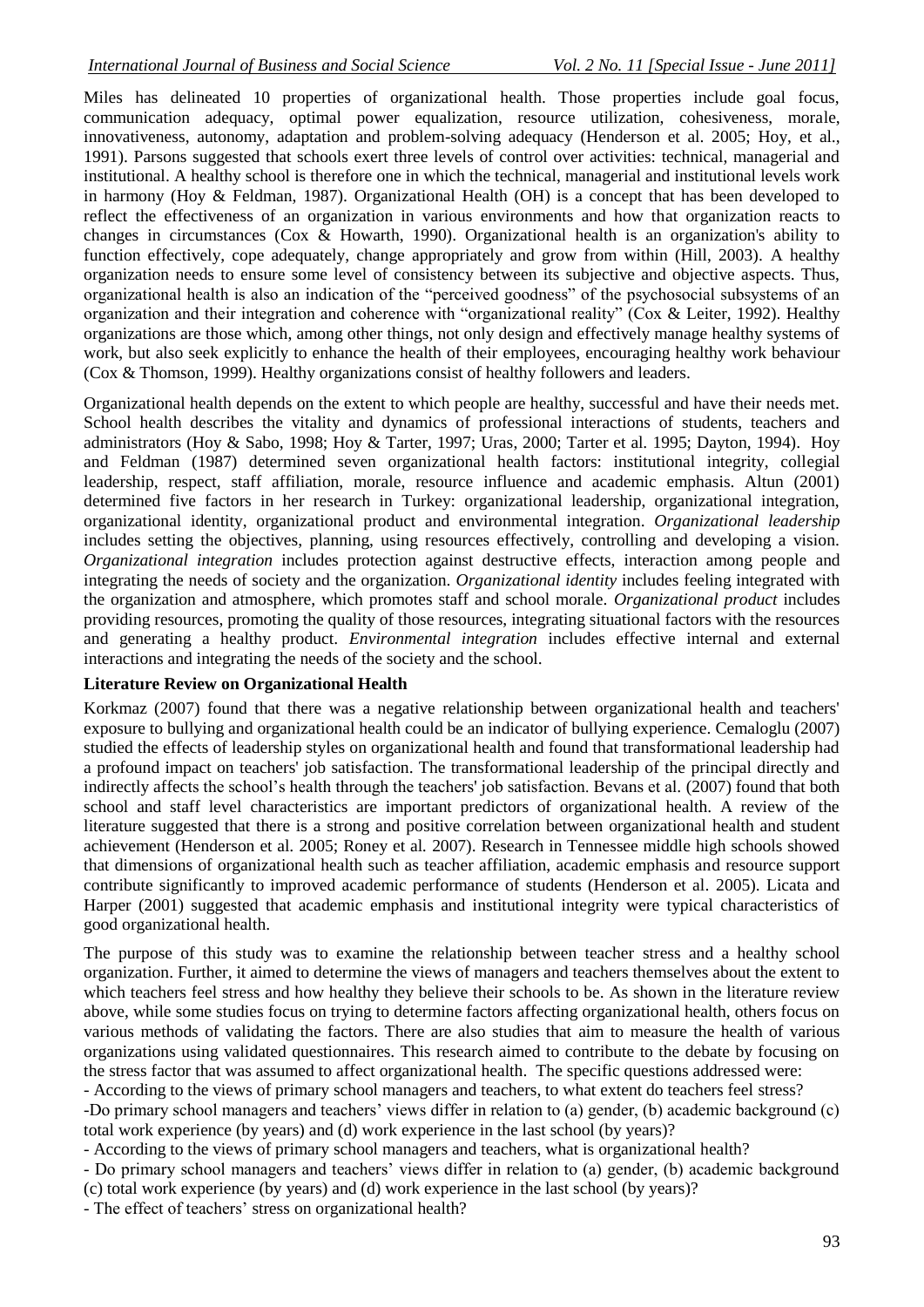# *Method*

### **Participants and Procedure**

The population of the research consisted of 129 state primary school principals, 240 assistant principals and 3.980 teachers working in primary schools in Antalya, Turkey in the 2007-08 education years. 35 schools were chosen out of five districts using cluster sampling method. In deciding on the sample size "sample size tables" were used (Anderson, 1990). So, the sample was designed to include 79 managers and 277 primary school teachers (classroom teachers, subject teachers and guidance teachers). A hundred questionnaires were sent to managers and 350 questionnaires were sent to teachers in order to prevent loss in the sample. Managers and teachers were chosen according to random sampling method representing each school in the sample. However the questionnaires completed by 87 principals and assistant principals' and 283 teachers (152 classroom teachers, 132 subject teachers) contained usable data (Anderson, 1990).

Demographic characteristics of the participants were as follows:

Of the 87 managers, 11 (12.6%) of the managers were women and 76 (87.4%) were men. Sixteen (18.4%) managers had one to five years' experience at work; 23 (26.4%) had six to ten years; 17 (19.5%) had 11–15 years; 3 (3.4%) had 16–20 years; and 28 (32.2%) had 21 or more years" experience. Forty six (52.9%) of the managers worked one to five years; 16 (18.4%) worked between six and ten years, and 25 (28.7%) worked more than 11 years. Five (5.7%) of the managers had masters degrees and 50 (57.5%) had graduate degrees. Thirty two (36.8%) of the participants had pre-license degrees. Of the 283 primary school teachers who participated in the survey, 151 (53.4%) were classroom teachers; 132 (46.6%) were subject teachers. One hundred and six seven (59%) were women and 116 (41%) were men. Fifty (17.7%) had one to five years' experience; 80 (28.3%) had between six and ten years; 55 (19.4%) had 11–15 years; 53 (18.7%) had 16-20 years and 45 (15.9%) had more than 21 years' experience. Fourteen (4.9%) of the teachers had less than one years" experience in the same school; 182 (64.3%) had between one and five years; 66 (23.3%) had six to ten years; and 21 (7.4%) had more than 11 years" experience in the same school. Fifty five (19.4%) of the teachers had pre-license qualifications; 214 (75.6%) had graduate degrees and 14 (4.9%) had masters degrees.

### **Measures**

In order to gather data about organizational health and teachers" stress levels two questionnaires were used. The first questionnaire was "organizational health inventory" developed by Akbaba (1997) and was used, with the author"s permission. The second questionnaire was developed to measure teachers" stress by Acar Baltas and Zuhal Baltas and was used with the authors" permission (Baltas & Baltas, 1987). The applied questionnaire comprised of three parts. The first part was designed to collect data about demographic characteristics of the participants. The second and third parts consisted of questions to collect data about teachers" stress levels and organizational health. The stress questionnaire comprised 43 items and organizational health questionnaire comprised 53 items which were based on a five-point Likert scale ranging from "every time to "never. The inventory to measure stress consisted of 5 items to measure "Physical Stressors" such as "I am fed up with the noisy environment, 14 items to measure "Social Stressors" such as "I can not resolve the conflicts between me and the other teachers in the school or the conflicts with my family", 14 items to measure "Job Related Stressors" such as "School management prevent me doing my work effectively by giving extra assignments, 10 items to measure "Stressor of The Way of The Individual Interpreting Him/Herself" such as "I do not feel comfortable when I speak to my colleagues.

94 The inventory to measure organizational health consisted of 13 items such as "The managers (principals and assistant principals) encourage teachers about entrepreneurship about educational issues" to measure organizational leadership; 10 items such as "Managers protect teachers against outside pressures" to measure organizational integrity; 14 items such as "In order to integrate with the society, several activities have been organized by the school personnel" to measure environmental integration; 8 items such as "Teachers are aware of the aims of their school" to measure organizational identity and 8 items such as "Teachers feel job satisfaction". The reliability of the original questionnaire was found to be (Cronbach's alpha)  $r = 0.96$ . Akbaba (1997) determined five factors of organizational health: organizational leadership, organizational integration, organizational identity, organizational product and organizational environment. The reliability of this research was found to be (Cronbach"s alpha) .92. The reliability of research into the five factors was: organizational leadership .85, organizational integration .77, organizational identity .74, organizational product .85 and organizational environment .75. The measurement model was tested using a confirmatory procedure employing the structural equation modelling software, Lisrel 8.54. The indices for evaluating five factor model are RMSEA (Root mean square error of approximation): 0.065, GFI (Goodness of fit index):0.72, AGFI (Adjusted goodness of fit): 0.69, PGFI (Parsimony goodness of fit): 0.66, CFI (Comparative fit index): 0.96, RMR (Root mean square residual): 0.69, NFI (Normed fit index): 0.93,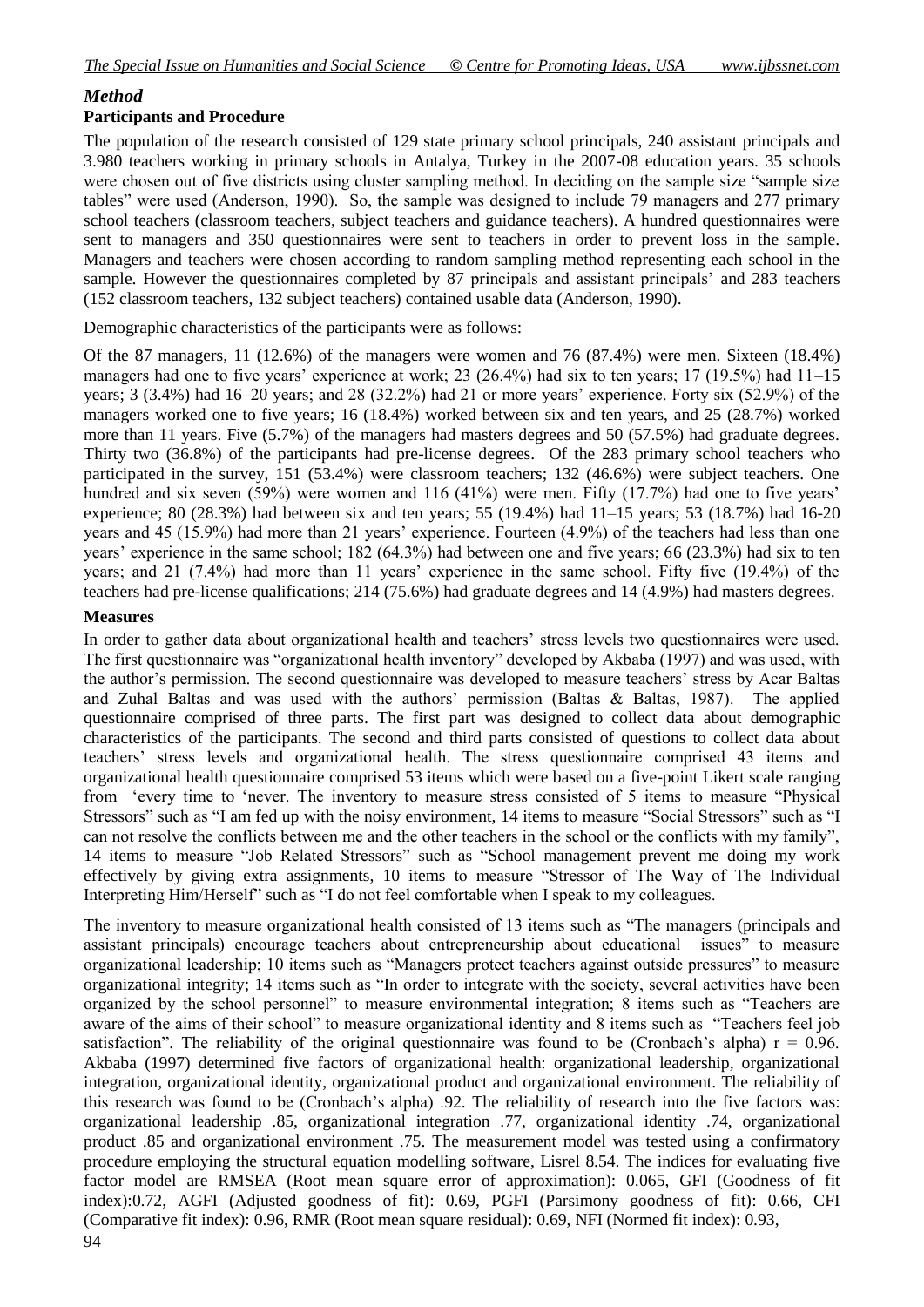Chi-Square: 2805.37., p-value: 0.0. The reliability of the stress inventory for five factors were as follows: physical environment stressors .70, social interaction stressors .76, work related stressors 76, and stressors related to self-perception .65 The measurement model was also tested using a confirmatory procedure employing the structural equation modelling software, Lisrel 8.54. The indices are: RMSEA (Root mean square error of approximation): 0.065, GFI (Goodness of fit index): 0.77, AGFI (Adjusted goodness of fit): 0.74, PGFI (Parsimony goodness of fit): 0.68, CFI (Comparative fit index): 0.90, RMR (Root mean square residual): 0.11, NFI (Normed fit index): 0.82, Chi-Square: 1746.33., p-value: 0.0.

### **Data Analysis**

The author used SPSS software to analyze relationships between the variables. Specific descriptive analyses to analyze  $1<sup>st</sup>$ ,  $2<sup>nd</sup>$ ,  $3<sup>rd</sup>$  and  $4<sup>th</sup>$  questions addressed were percentage, frequencies, means, significance test, t test and One-Way ANOVA. Post-Hoc tests (Scheffe, Tukey HSD, LSD and Dunnett C) were used. In the analyses, the significant data were presented and discussed. In the analyses of the 5. question addressed Pearson correlations coefficient, Multiple Linear Regression (simultaneous regression) were used. In order to validate the model, the Durbin Watson coefficient was calculated and the results show that there was no autocorrelation between any factors. The D-W coefficient was calculated 1.552 for organizational leadership; 1.603 for organizational integration; 1.682 for environmental integration; 1.785 for organizational identity and 1.666 for organizational product. The multicollinearity problem was eliminated because correlation coefficients were lower than .80, and VIF values were acceptable. VIF, stands for Variance Inflation Factor. A value of 2 for VIF shows a close correlation, and a value of 1 shows little correlation (Akgul & Cevik, 2003; Bryman & Cramer, 2001; Buyukozturk, 2001; Hair et al., 1998; Leech et al. 2005; Muijs, 2004).

### *Results*

The results of this research are presented and discussed below.

### *Primary School Teachers' Stress Levels According to Managers and Primary School Teachers*

As indicated in Table 1, managers and teachers believe that teachers experience moderate levels of stress from physical environment stressors, social interaction stressors, work related stressors and stressors related to selfperception. Analysis (one way ANOVA) of whether there is a difference in their views in relation to the their duty variable shows that their views differ in physical environment stressors  $[F_{(2-367)}= 6.390; p<.05]$ . The Scheffe test shows that classroom teachers ( $\bar{x}$ =2.8715) expressed higher levels of stress than subject teachers  $(\bar{x} = 2.5924)$  and managers  $(\bar{x} = 2.4851)$ .

| Factors                                 | Duty                | N   | X      | S      | F     | p    | Difference |
|-----------------------------------------|---------------------|-----|--------|--------|-------|------|------------|
|                                         | A. Manager          | 87  | 2.4851 | .87212 | 6.390 | .002 | $B-A,C$    |
| Physical<br>environment                 | <b>B.</b> Classroom | 151 | 2.8715 | .89751 |       |      |            |
|                                         | teacher             |     |        |        |       |      |            |
| stressors                               | C. Subject teacher  | 132 | 2.5924 | .85976 |       |      |            |
|                                         | A. Manager          | 87  | 2.4672 | .57904 | 1.221 | .296 |            |
| Social interaction                      | <b>B.</b> Classroom | 151 | 2.5866 | .57956 |       |      |            |
| stressors                               | teacher             |     |        |        |       |      |            |
|                                         | C. Subject teacher  | 132 | 2.5352 | .55149 |       |      |            |
|                                         | A. Manager          | 87  | 2.0714 | .49679 | 1.618 | .200 |            |
| Work related                            | B. Classroom        | 151 | 2.1883 | .52037 |       |      |            |
| stressors                               | teacher             |     |        |        |       |      |            |
|                                         | C. Subject teacher  | 132 | 2.1607 | .44414 |       |      |            |
|                                         | A. Manager          | 87  | 2.3218 | .46915 | 2.373 | .095 |            |
| Stressors related<br>to self-perception | <b>B.</b> Classroom | 151 | 2.4623 | .50751 |       |      |            |
|                                         | teacher             |     |        |        |       |      |            |
|                                         | C. Subject teacher  | 132 | 2.4068 | .45132 |       |      |            |

| Table 1: Primary School Teachers' Stress Levels |  |  |
|-------------------------------------------------|--|--|
|-------------------------------------------------|--|--|

*Primary School Teachers' Stress Levels According to Demographic Factors* 

As indicated in Table 2, according to the work experience variable views on stressors related to selfperception are statistically different  $[F_{(4-365)}]$  = 5.121; p<.005]. Results of the Scheffe test shows that managers and teachers with eleven to fifteen years' work experience ( $\bar{x}$ =2.5736) reported higher levels of stress related to self-perception than those with 16–20 ( $\bar{x}$  =2.2357) and 21 years and more ( $\bar{x}$  =2.3178) work experience. The gender variable shows that views differ in social interaction stressors  $[t_{(368)}=2.331; p<.05]$ . Women reported higher levels of stress ( $\bar{x}$ =2.6112) than men ( $\bar{x}$ =2.4743). According to academic background and work experience in the last school variables no differences were found in their views.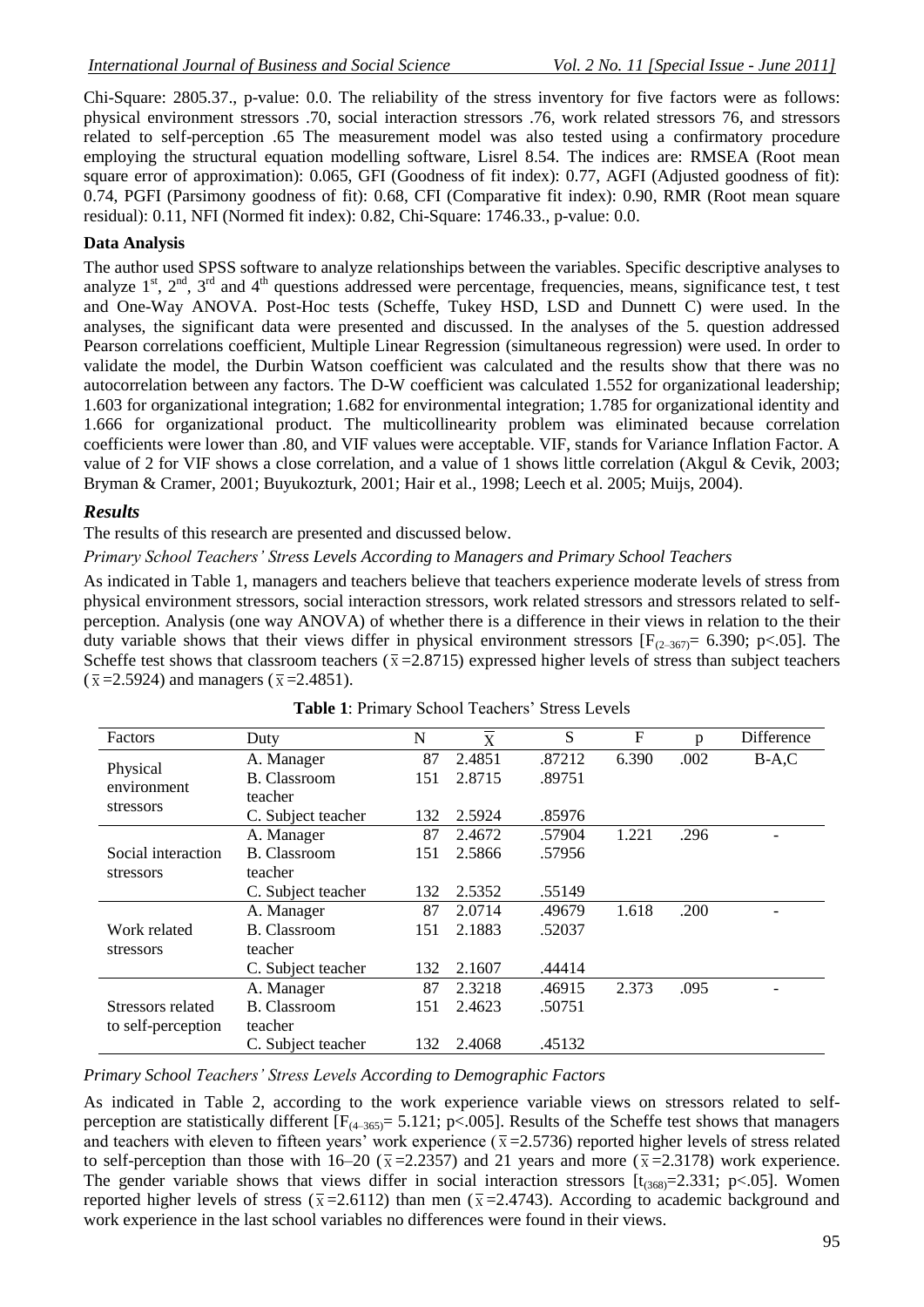| Factors            | Total              | work | N   | $\overline{\mathbf{x}}$ | S      | F     | p     | Difference |
|--------------------|--------------------|------|-----|-------------------------|--------|-------|-------|------------|
|                    | experience         |      |     |                         |        |       |       |            |
| Stressors related  | $A - 1 - 5$ years  |      | 66  | 2.4758                  | .47428 | 5.121 | .001  | $C-D,E$    |
|                    | $B - 6 - 10$ years |      | 103 | 2.4117                  | .47202 |       |       |            |
|                    | C-11-15 years      |      | 72  | 2.5736                  | .49788 |       |       |            |
|                    | D-16-20 years      |      | 56  | 2.2357                  | .44779 |       |       |            |
|                    | $E - 21 +$         |      | 73  | 2.3178                  | .45379 |       |       |            |
|                    | Gender             |      | N   | $\overline{x}$          | S      | df    |       |            |
| Social interaction | Women              |      | 178 | 2.6112                  | .54149 | 368   | 2.331 | .021       |
| stressors          | Men                |      | 192 | 2.4743                  | .58884 |       |       |            |
| to self-perception |                    |      |     |                         |        |       |       |            |

**Table 2 :** Stress According to Total Work Experience and Gender

*Managers' and Teachers' Views In Relation to Organizational Health*

Table 3 shows that organizational health is high in organizational leadership, environmental integration, organizational integration, organizational identity and organizational product. Results of the Anova test show that views of the groups according to the duty variable differ for organizational leadership, environmental integration, organizational integration and organizational product. The Dunnett C test shows that managers reported higher levels of organizational health for both organizational leadership ( $\bar{x}$ =4.4359) and organizational integration ( $\bar{x}$ =4.1161) than subject teachers ( $\bar{x}$ =4.1486; 3.7947) and classroom teachers  $(\bar{x} = 4.1768; 3.8563)$ . The Scheffe test shows that managers reported higher levels of organizational health for environmental integration ( $\bar{x}$ =4.0681) than subject teachers ( $\bar{x}$ =3.6899) and classroom teachers ( $\bar{x}$ =3.8770); and higher levels for organizational product ( $\bar{x}$ =4.2557) than subject teachers ( $\bar{x}$ =3.9754).

| Factors        | Duty                | N   | X      | S      | F      | p    | Difference |
|----------------|---------------------|-----|--------|--------|--------|------|------------|
|                | A. Manager          | 87  | 4.4359 | .52417 | 6.431  | .002 | $A-B,C$    |
| Organizational | <b>B.</b> Classroom | 151 | 4.1768 | .66835 |        |      |            |
| leadership     | teacher             |     |        |        |        |      |            |
|                | C. Subject teacher  | 132 | 4.1486 | .62833 |        |      |            |
|                | A. Manager          | 87  | 4.0681 | .46812 | 13.869 | .000 | $A-B,C$    |
| Environmental  | <b>B.</b> Classroom | 151 | 3.8770 | .54337 |        |      |            |
| integration    | teacher             |     |        |        |        |      |            |
|                | C. Subject teacher  | 132 | 3.6899 | .53655 |        |      |            |
|                | A. Manager          | 87  | 4.1161 | .54258 | 6.410  | .002 | $A-B,C$    |
| Organizational | <b>B.</b> Classroom | 151 | 3.8563 | .71848 |        |      |            |
| integration    | teacher             |     |        |        |        |      |            |
|                | C. Subject teacher  | 132 | 3.7947 | .69615 |        |      |            |
|                | A. Manager          | 87  | 4.0776 | .51051 | 1.731  | .178 |            |
| Organizational | <b>B.</b> Classroom | 151 | 4.1101 | .52578 |        |      |            |
| identity       | teacher             |     |        |        |        |      |            |
|                | C. Subject teacher  | 132 | 3.9962 | .52375 |        |      |            |
|                | A. Manager          | 87  | 4.2557 | .48521 | 7.349  | .001 | $A-C$      |
| Organizational | <b>B.</b> Classroom | 151 | 4.0853 | .55007 |        |      |            |
| product        | teacher             |     |        |        |        |      |            |
|                | C. Subject teacher  | 132 | 3.9754 | .53357 |        |      |            |

|  | <b>Table 3: Organizational Health Level</b> |
|--|---------------------------------------------|
|--|---------------------------------------------|

*Organizational Health According to Demographic Factors*

As indicated in Table 4, views on environmental integration differ in relation to academic background  $[F_{(2)}]$ 337)= 3.439; p<.005]. Results of the Scheffe test show that the group with pre-license degrees ( $\bar{x}$ =3.9557) believes that organizational health is high in relation to environmental integration than those who had master degrees ( $\bar{x}$ =3.6203). In relation to total work experience, the views of the groups differ in environmental integration  $[F_{(4-365)}]$  = 4.404 p<.05] and organizational identity  $[F_{(4-365)}]$  = 2.697 p<.05]. Results of the Scheffe test show that managers and teachers with 6-10 years" experience reported lower levels of environmental integration ( $\bar{x}$ =3.7184) than those with 16-20 years' experience ( $\bar{x}$ =3.9758). Results of Dunnett C show that managers and teachers with 1-5 years' experience reported lower levels of organizational identity ( $\bar{x}$ =3.9205) than those with 16-20 years' experience ( $\bar{x}$ =4.1942).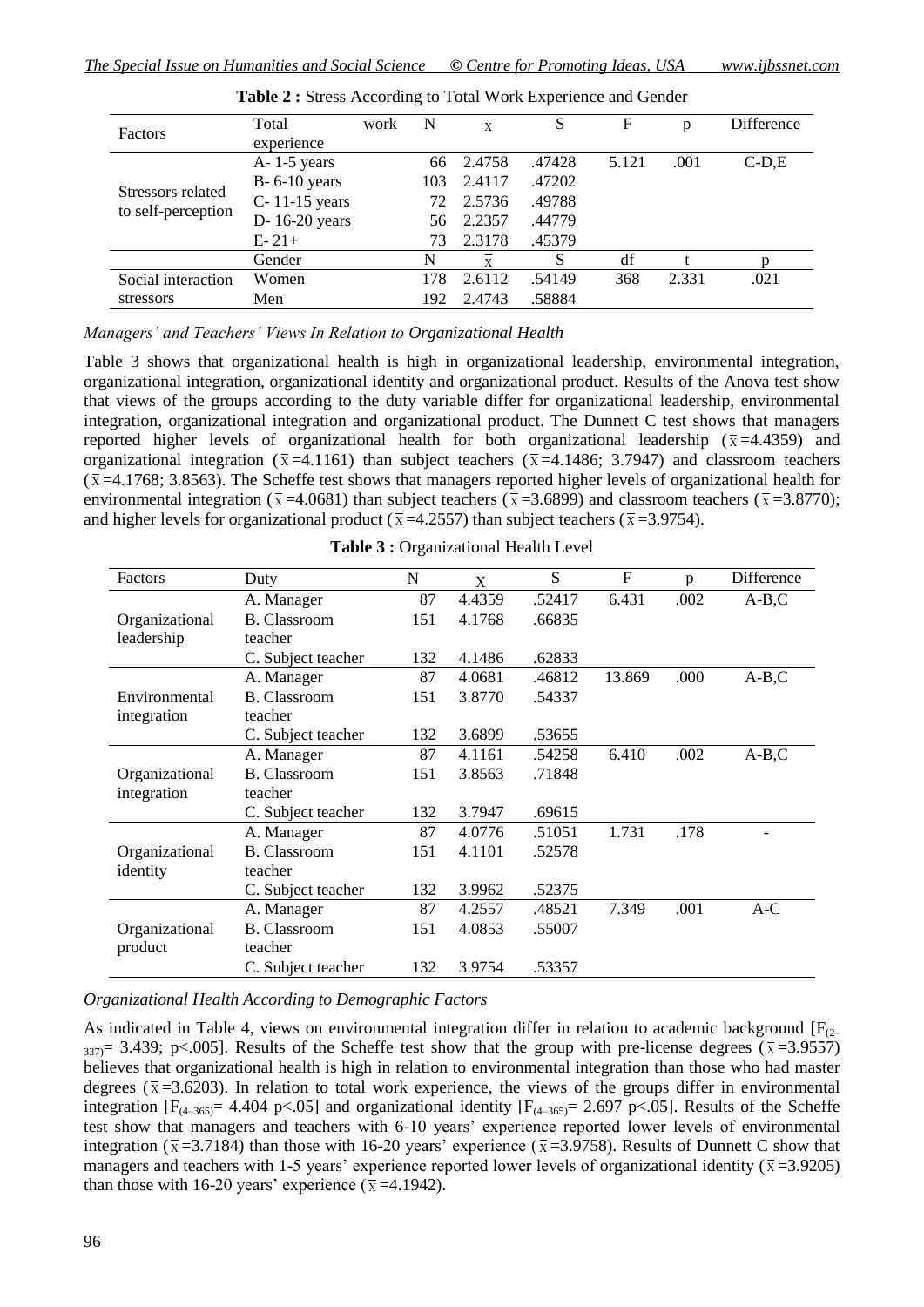| Factors                      | Academic background   | N   | $\overline{\mathrm{x}}$ | S      | F     | n    | Difference |
|------------------------------|-----------------------|-----|-------------------------|--------|-------|------|------------|
|                              | A-Pre-license         | 87  | 3.9557                  | .50192 | 3.439 | .033 | $A-C$      |
| Environmental                | <b>B</b> - Graduate   | 264 | 3.8390                  | .54980 |       |      |            |
| integration                  | C-Master              | 19  | 3.6203                  | .54297 |       |      |            |
|                              | Total work experience |     |                         |        |       |      |            |
|                              | A. $1-5$ years        | 66  | 3.7511                  | .60664 | 4.404 | .002 | $B-D$      |
|                              | <b>B.</b> 6-10 years  | 103 | 3.7184                  | .52459 |       |      |            |
| Environmental<br>integration | C. 11-15 years        | 72  | 3.9851                  | .53425 |       |      |            |
|                              | D. 16-20 years        | 56  | 3.9758                  | .49884 |       |      |            |
|                              | $E. 21+$              | 73  | 3.9217                  | .49346 |       |      |            |
|                              | A. 1-5 years          | 66  | 3.9205                  | .58328 | 2.697 | .031 | $A-D$      |
|                              | <b>B.</b> 6-10 years  | 103 | 4.0243                  | .56286 |       |      |            |
| Organizational<br>identity   | C. 11-15 years        | 72  | 4.1406                  | .41534 |       |      |            |
|                              | D. 16-20 years        | 56  | 4.1942                  | .47728 |       |      |            |
|                              | $E. 21+$              | 73  | 4.0634                  | .50909 |       |      |            |

**Table 4:** Organizational Health According to Academic Background, Total Work Experience

*The relationship between teachers' stress and organizational health factors*

Table 5 shows that all the stress factors correlated significantly with all the organizational ones. There was negative correlation between stress factors (physical environment stressors, social interaction stressors, work related stressors and stressors related to self-perception) and organizational health factors (organizational leadership, organizational integration, environmental integration, organizational identity and organizational product).

**Table 5:** Correlations between Stress Factors and Organizational Health Factors

|                                          |                 | Org.<br>Leadership. | Org.<br>Integ. | Env.<br>Integ. | Org.<br>Identity. | Org.<br>Product. |
|------------------------------------------|-----------------|---------------------|----------------|----------------|-------------------|------------------|
| Physical environment<br>stressors        | Pears.<br>Corr. | $-.281**$           | $-333**$       | $-293**$       | $-216**$          | $-.268**$        |
| Social interaction<br>stressors          | Pears.<br>Corr. | $-179**$            | $-166**$       | $-180**$       | $-.113*$          | $-194**$         |
| Work related stressors                   | Pears.<br>Corr. | $-421**$            | $-449**$       | $-372**$       | $-323**$          | $-432**$         |
| Stressors related to self-<br>perception | Pears.<br>Corr. | $-.248**$           | $-.253**$      | $-245**$       | $-180**$          | $-244**$         |

 $\overline{* p} < .05. \overline{*p} < .01.$ 

### *The effect of Teachers' Stress on Organizational Health*

The results of the regression analyses about the effect of teachers' stress on organizational health were given in Table 6.

A combination of physical environment stressors, social interaction stressors, work related stressors and stressors related to self-perception significantly predicts organizational leadership ( $F_{(4-365)}$ =22.963; p<.01). The adjusted R squared value was .19. This indicates that 19% of the variance in organizational leadership can be predicted from stress factors. According to beta coefficients (β), the weights of predictors for organizational leadership were work related stressors, social interaction stressors, physical environment stressors and stressors related to self-perception. Results of the t test indicate that physical environment stressors, social interaction stressors, work related stressors significantly contribute to predicting organizational leadership. A combination of physical environment stressors, social interaction stressors, work related stressors and stressors related to self-perception significantly predicts organizational integration ( $F_{(4-365)}=30.168$ ; p<.01). The adjusted R squared value was .24. This indicates that 24% of the variance in organizational integration can be predicted from stress factors. According to beta coefficients (β), the weights of predictors for organizational integration were work related stressors, social interaction stressors, physical environment stressors and stressors related to self-perception. Results of the t test indicate that physical environment stressors, social interaction stressors, work related stressors significantly contribute to predicting organizational integration. A combination of physical environment stressors, social interaction stressors, work related stressors and stressors related to self-perception significantly predicts environmental integration (F(4-  $_{365}$ ==18.102; p<.01). The adjusted R squared value was .16. This indicates that 16% of the variance in environmental integration can be predicted from stress factors.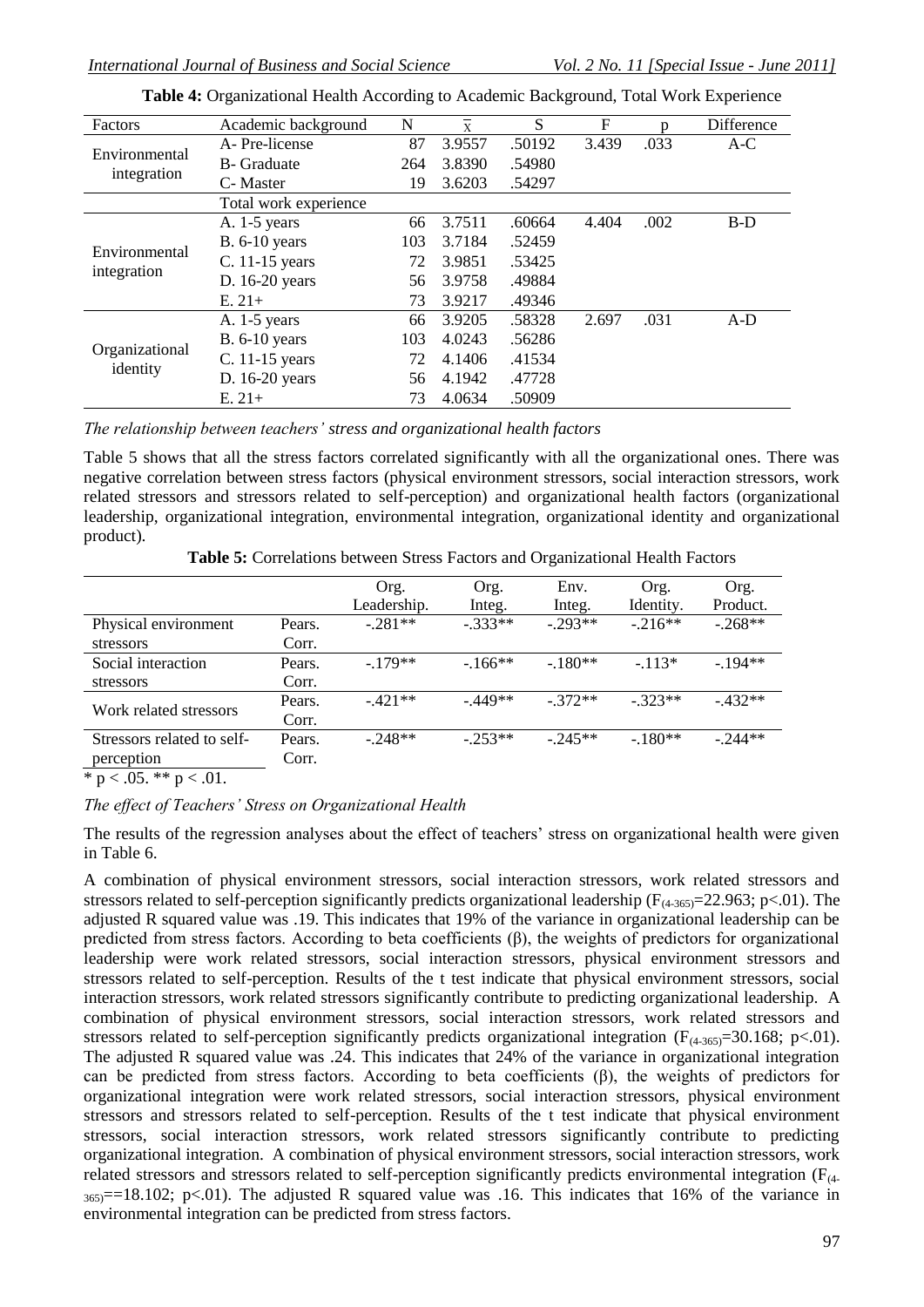According to beta coefficients (β), the weights of predictors for environmental integration were work related stressors, social interaction stressors, physical environment stressors and stressors related to self-perception. Results of the t test indicate that physical environment stressors and work related stressors significantly contribute to predicting environmental integration.

|                            | Variables                                      | $\, {\bf B}$         | Std. Error   | $\beta$             | $\mathbf T$         | $\mathbf{p}$ | Zero-order         | Partial            |
|----------------------------|------------------------------------------------|----------------------|--------------|---------------------|---------------------|--------------|--------------------|--------------------|
|                            |                                                |                      |              |                     |                     |              | (r)                |                    |
|                            | Constant                                       | 5.352                | .165         |                     | 32.367              | .000         |                    |                    |
|                            | Physical environment                           | .093                 | .038         | .131                | 2.457               | .014         | $-.281$            | $-.128$            |
|                            | stressors                                      |                      |              |                     |                     |              |                    |                    |
|                            | Social interaction                             | .158                 | .070         | .142                | 2.269               | .024         | $-.179$            | .118               |
|                            | stressors                                      |                      |              |                     |                     |              |                    |                    |
|                            | Work related stressors<br>Stressors related to | $-.570$<br>$-.021$   | .084<br>.083 | $-.441$<br>$-0.016$ | $-6.806$<br>$-.259$ | .000<br>.796 | $-.421$<br>$-.248$ | $-.336$<br>$-.014$ |
|                            | self-perception                                |                      |              |                     |                     |              |                    |                    |
| Organizational leadership  | $R = .448$                                     | Adjusted $R^2 = .19$ |              |                     |                     |              |                    |                    |
|                            | $F_{(4-365)} = 22.963$                         | $p = .000$           |              |                     |                     |              |                    |                    |
|                            | Constant                                       | 5.155                | .173         |                     | 29.745              | .000         |                    |                    |
|                            | Physical environment                           | $-144$               | .040         | $-.188$             | $-3.640$            | .000         | $-.333$            | $-.187$            |
|                            | stressors                                      |                      |              |                     |                     |              |                    |                    |
|                            | Social interaction                             | .229                 | .073         | .191                | 3.145               | .002         | $-166$             | .162               |
|                            | stressors                                      |                      |              |                     |                     |              |                    |                    |
|                            | Work related stressors                         | $-.674$              | .088         | $-.483$             | $-7.686$            | .000         | $-.449$            | $-.373$            |
|                            | Stressors related to                           | $-.002$              | .087         | $-.002$             | $-.026$             | .979         | $-.253$            | $-.001$            |
|                            | self-perception                                |                      |              |                     |                     |              |                    |                    |
| Organizational integration | $R = .498$                                     | Adjusted $R^2 = .24$ |              |                     |                     |              |                    |                    |
|                            | $p = .000$<br>$F_{(4-365)} = 30.168$           |                      |              |                     | 33.002              |              |                    |                    |
|                            | Constant                                       | 4.785<br>$-.100$     | .145<br>.033 | $-.165$             | $-3.025$            | .000<br>.003 | $-.293$            | $-156$             |
|                            | Physical environment<br>stressors              |                      |              |                     |                     |              |                    |                    |
|                            | Social interaction                             | .099                 | .061         | .104                | 1.617               | .107         | $-.180$            | .084               |
|                            | stressors                                      |                      |              |                     |                     |              |                    |                    |
|                            | Work related stressors                         | $-.380$              | .073         | $-.343$             | $-5.175$            | .000         | $-.372$            | $-.261$            |
|                            | Stressors related to                           | $-.039$              | .072         | $-.035$             | $-.544$             | .587         | $-.245$            | $-.028$            |
|                            | self-perception                                |                      |              |                     |                     |              |                    |                    |
| Environmental integration  | $R = .407$                                     | Adjusted $R^2 = .16$ |              |                     |                     |              |                    |                    |
|                            | $F_{(4-365)} = 18.102$<br>$p = .000$           |                      |              |                     |                     |              |                    |                    |
|                            | Constant                                       | 4.738                | .143         |                     | 33.104              | .000         |                    |                    |
|                            | Physical environment                           | $-.062$              | .033         | $-.106$             | $-1.896$            | .059         | $-.216$            | $-.099$            |
|                            | stressors                                      |                      |              |                     |                     |              |                    |                    |
|                            | Social interaction                             | .135                 | .060         | .147                | 2.243               | .025         | $-.113$            | .117               |
|                            | stressors                                      |                      |              |                     |                     | .000         |                    | $-.269$            |
|                            | Work related stressors<br>Stressors related to | $-.386$<br>$-.009$   | .072<br>.072 | $-.362$<br>$-.008$  | $-5.332$<br>$-.129$ | .897         | $-.323$<br>$-.180$ | $-.007$            |
|                            | self-perception                                |                      |              |                     |                     |              |                    |                    |
| Organizational identity    | $R = .353$                                     | Adjusted $R^2 = .12$ |              |                     |                     |              |                    |                    |
|                            | $p = .000$<br>$F_{(4-365)} = 13.000$           |                      |              |                     |                     |              |                    |                    |
|                            | Constant                                       | 5.056                | .141         |                     | 35.928              | .000         |                    |                    |
|                            | Physical environment                           | $-.068$              | .032         | $-.112$             | $-2.103$            | .036         | $-.268$            | $-.109$            |
|                            | stressors                                      |                      |              |                     |                     |              |                    |                    |
| Organizational product     | Social interaction                             | .113                 | .059         | .120                | 1.910               | .057         | $-.194$            | .099               |
|                            | stressors                                      |                      |              |                     |                     |              |                    |                    |
|                            | Work related stressors                         | $-.503$              | .071         | $-.457$             | $-7.058$            | .000         | $-.432$            | $-.347$            |
|                            | Stressors related to                           | .002                 | .070         | .002                | .031                | .976         | $-.244$            | .002               |
|                            | self-perception<br>$R = .451$                  | Adjusted $R^2 = .20$ |              |                     |                     |              |                    |                    |
|                            | $F_{(4-365)} = 23.310$<br>$p = .000$           |                      |              |                     |                     |              |                    |                    |
|                            |                                                |                      |              |                     |                     |              |                    |                    |

**Table 6:** Results of the Regression Analyses

A combination of physical environment stressors, social interaction stressors, work related stressors and stressors related to self-perception significantly predicts organizational identity  $F_{(4-365)}=13.000$ ; p<.01). The adjusted R squared value was .12.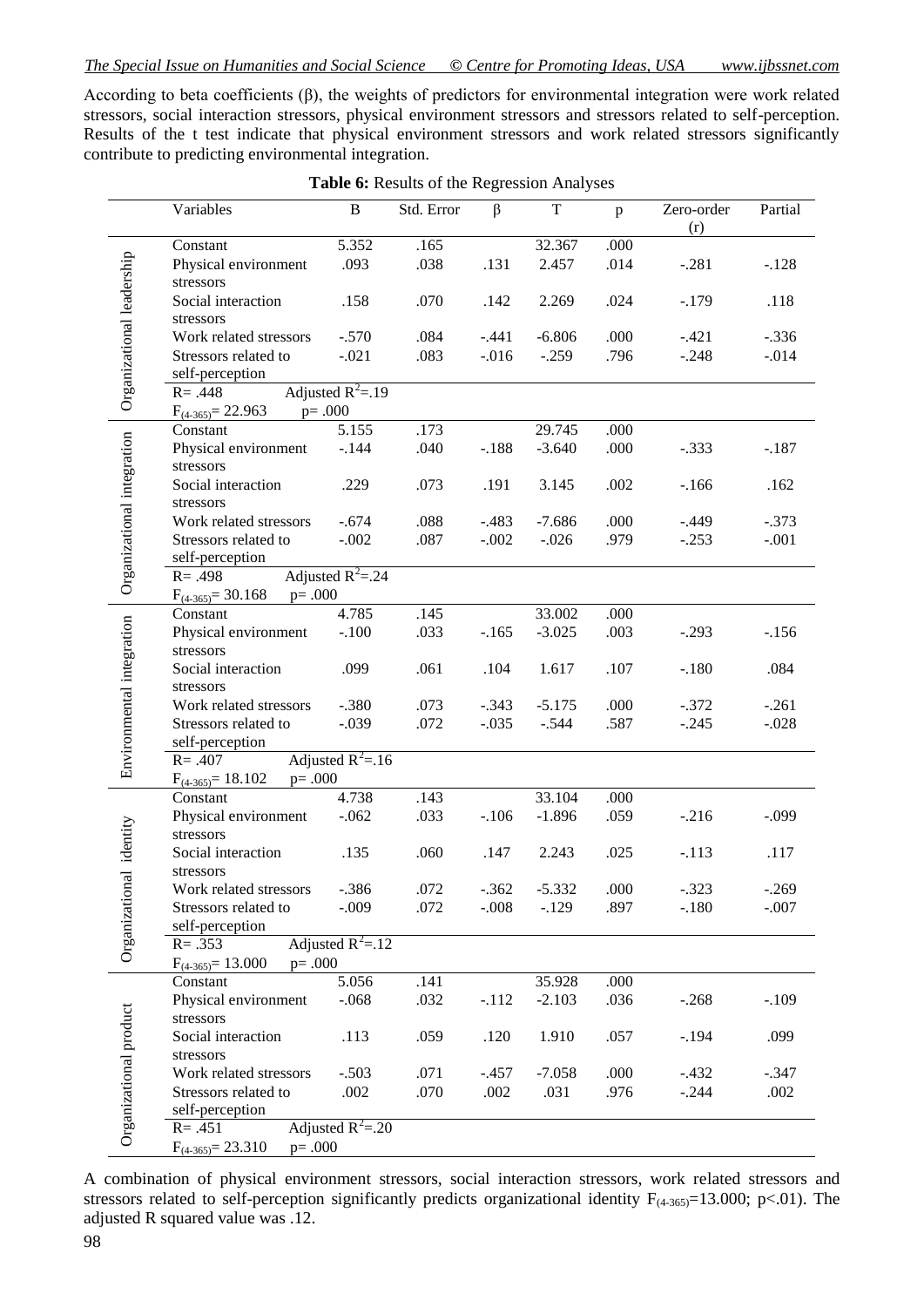This indicates that 12% of the variance in organizational identity can be predicted from stress factors. According to beta coefficients (β), the weights of predictors for organizational identity were work related stressors, social interaction stressors, physical environment stressors and stressors related to self-perception. Results of the t test indicate that social interaction stressors and work related stressors significantly contribute to predicting organizational identity. A combination of physical environment stressors, social interaction stressors, work related stressors and stressors related to self-perception significantly predicts organizational product  $(F_{(4,365)}=-23.310; p<.000)$ . The adjusted R squared value was .20. This indicates that 20% of the variance in organizational product can be predicted from stress factors. According to beta coefficients (β), the weights of predictors for organizational product were work related stressors, social interaction stressors, physical environment stressors and stressors related to self-perception. Results of the t test indicate that work related stressors significantly contribute to predicting organizational product.

# *Conclusions and Recommendations*

The health of an organization can affect employee health both through the design and management of its work systems and procedures and through the experience of stress and the organization"s impact on employee behaviour at work (Cox & Thomson, 1999). This article has focused on the relationship between teacher stress and health of school organization. The study suggests that stress is an important variable that has an effect on the organizational health. According to the findings all the stress factors were correlated significantly with organizational health factors and there were negative correlations between stress factors and organizational health factors. These findings seem quite interesting to provide with strong evidence to concentrate on other factors than found in the current literature on organizational health. The findings of other researches which were carried out by the researcher showed that burnout and morale factors were also significantly correlated with all the organizational health factors (Author, 2008; Author, 2009).

The results show that managers and teachers believe that teachers experience moderate levels of stress and organizational health is high. The findings are interesting in that because political, social, economical uncertainty and instability both in the world and in Turkey, especially arouse in 2008 and effected the whole countries in the world, was likely to create unfavourable conditions for education sector and teachers too. Moreover, starting from 2004-2005 education year, The Ministry of Education in Turkey decided to change the whole program in primary and secondary education. This was a radical change in that behavioural approach, on which teacher training programs were also based, was left and constructuvist education approach was adopted. The change in the curriculum, in teaching techniques and methodology, in the usage of materials was likely to affect all of what the teachers know and do and force them to change (Gozutok et al. 2005; Author(s), 2005). By the year of 2009, it is still not possible to claim that teachers adopted constructivist approach and learned how to teach according to the requirements of the new methodology. On the other hand, because there has not been an agreed policy about how to select and appoint school managers (principals and assistant principals) and laws have been changed for several times in the last five years, school management was likely to be a cause of stress itself. Starting form the end of 1990s until 2004 managers were selected with an examination including skills and abilities such as leadership as well as successful professional history (MEB, 2004).

With the new arrangements in 2007, examination was abolished and manager selection and appointment process was left open to political effect (MEB, 2007). According to the last change in the law arranging manager selection and appointment process managers have been selected on behalf of criterias which may depend on the choice of political power (MEB, 2008). The most important implication of the change in the criterias was the suspect and unreliability developed against the managers appointed according to the new arrangements. Furthermore, such an uncertainty in the leadership of an organization can be expected to create stress and to cause teachers and managers develop negative attitudes about organizational health. One of the most noteworthy factors which is likely to cause stress in teachers and managers and effect organizational health is immigration rates from particularly one city to another in Turkey. The immigration rates between the years 1980 and 2000 ranged from 6.55% to 8.14% (DIE, 2004). This is a huge amount for a population of approximately 67 million. This means that schools and classrooms consist of a wide range of population by means of economical, social, cultural, educational backgrounds and teachers have to overcome various unexpected and hardly managed circumstances. Consequently, as Cox and Thomson (1999) asserts the health of employees in unhealthy organizations is expected to be poor. The reverse is also true that the health of organizations is expected to be poor when the employees are unhealthy.

### **Acknowledgements**

This study was supported by the University of Akdeniz, the Department of Scientific Research Projects Management.